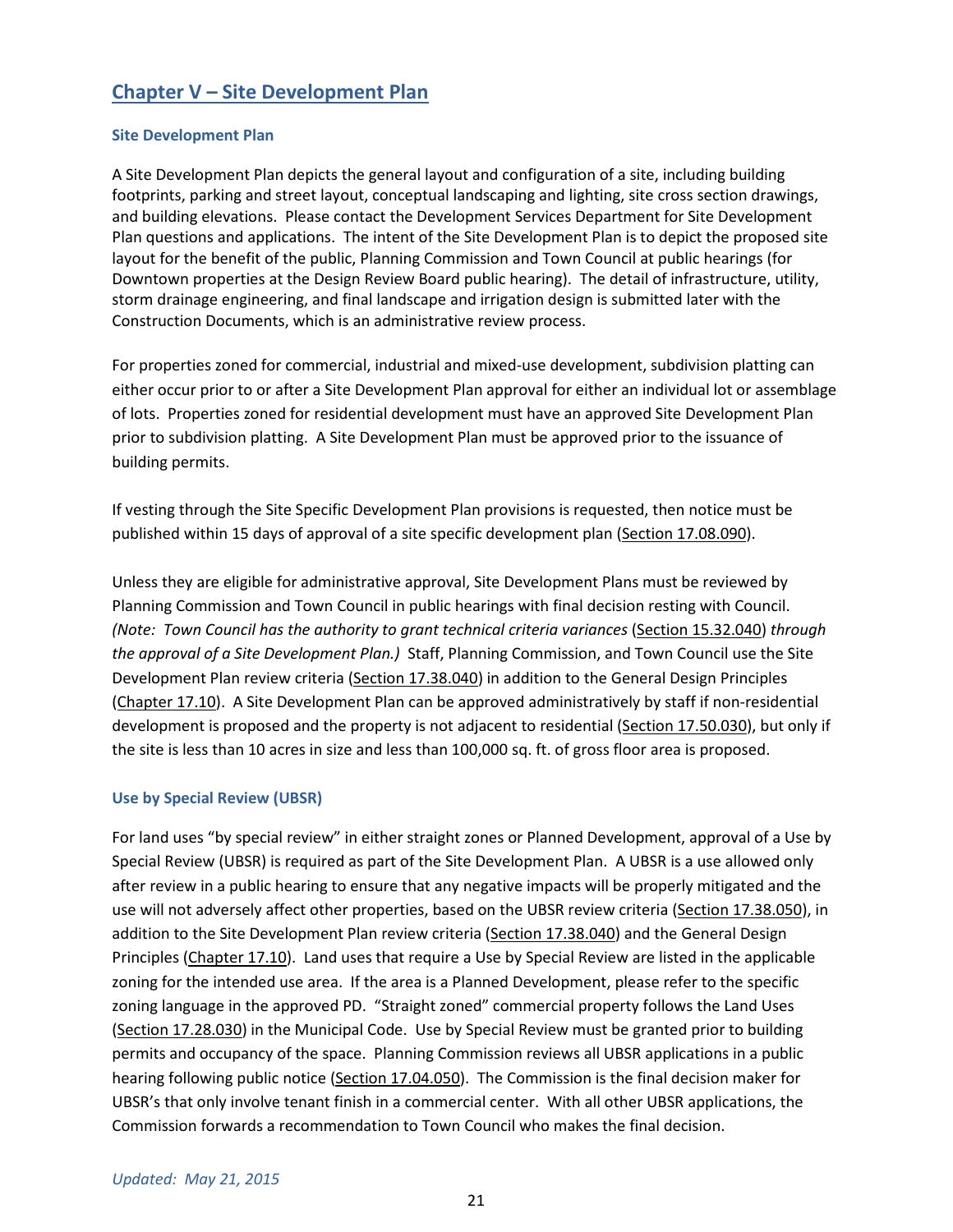#### **Downtown**

Site Development Plans that are for Downtown properties are reviewed and approved by the Design Review Board (Section 17.42.090) based on compliance with the Downtown Overlay (Chapter 17.42); appeals to Design Review Board decisions are heard by Town Council. Please contact the Development Services Department with questions regarding proposed changes to Downtown buildings, facades, or site improvements.

#### **Amendments to Site Development Plan**

A Major Amendment to a Site Development Plan is required to go through Public Hearings for review and approval, unless the original Site Development Plan was processed administratively. Minor Amendments can be approved administratively by staff with appeals to Planning Commission and then Town Council. If a property is already developed and the owner wants to make a building or site modification, submittal of a Site Development Plan is required for review and approval, the proposed modification will be assessed to see if it meets any of the following thresholds below for Major Amendment; if it does meet these thresholds, and if it does not meet the criteria for administrative approval for an original Site Development Plan, then it must go through Public Hearings for review and approval. (Section 17.38.030)

Any one or more of the following thresholds constitute a Major Amendment (Section 17.38.060):

- $\triangleright$  New building construction or building additions greater than 5% of the existing building gross floor area or 2,000-sq. ft., whichever is less
- $\triangleright$  Changes in the area devoted to any use by more than 10%
- $\triangleright$  Increases the density or square footage of uses by more than 10% or decreases the density or square footage of uses by more than 20%
- $\triangleright$  Reduces open space by more than 5%
- $\triangleright$  Constitutes a significant change in any portion of, or all of the design elements of the SDP
- $\triangleright$  Creates new or additional impacts on adjacent properties

An amendment is also considered "Major" if it meets any of the criteria set forth in Chapter 17.50 (Residential/Non-Residential Interface) (Section 17.50.030), with the exception of minor revisions that do not affect residential properties such as but not limited to:

- signs facing commercial properties or streets
- **numinor site or parking modifications**
- building remodel/painting or building additions under 10% of the existing floor area
- outdoor dining areas/patio covers
- **E** additional landscaping or new planters, walls and fences
- **EXP** screening of mechanical units, trash enclosures, or loading docks

# Submittal Requirements for Site Development Plan or Amendment (see SDP Checklist):

- o Application and fee (see Development Services Fee Schedule)
- o Title commitment (current within 180 days)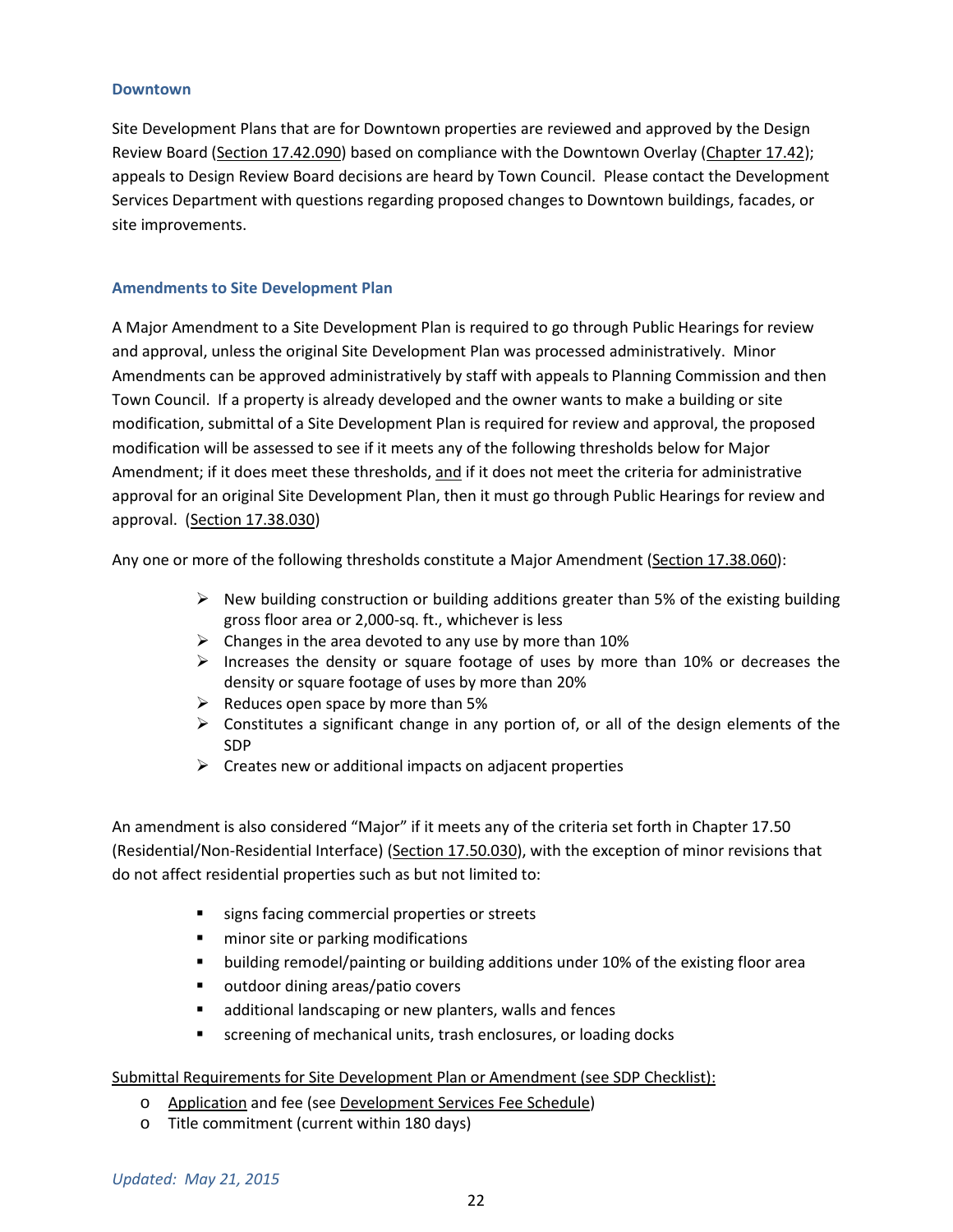- o Project narrative
	- o Compliance with Comprehensive Master Plan/Vision 2020/General Design Principles (Chapter 17.10)
	- o Compliance with Municipal Codes and Technical Manuals
	- o Overall project benefits and impact on surrounding properties
	- o Provision of infrastructure
	- o Any areas of non-compliance with guidelines or manuals and variances to technical manuals
- o Site Development Plan, including: Land uses, number of lots/units, site coverages, open space, building square footage, number of units, minimum building and parking setbacks, public land dedications, street cross sections, site layout, buffers, building configuration, façade elevations, signage, overall grading plan, overall utility plan, general lighting plan, conceptual landscape plan
- o Land Suitability Analysis Report (LSAR)
- o Traffic Impact Analysis
- o Phase II Drainage Report
- o Preliminary Utility Report
- o Auto-turn exhibit (reflecting adequate turning radii for Fire apparatus and trucks)

# Review Process for Site Development Plan:

- 1. Pre-Application meeting with staff.
- 2. Neighborhood Meeting *(recommended)*.
- 3. Applicant submits application materials and fees.
- 4. Town sends out external referrals to appropriate jurisdictions, districts, agencies, and dry utilities
- 5. Staff reviews submittal package documents and issues response comments and redlines, including any external comments that may be received
- 6. Applicant revises and resubmits (typically one or two times).
- 7. For projects that can be processed administratively, staff issues approval or denial. If staff denies a Site Development Plan, the applicant may appeal the decision, which is reviewed by Planning Commission and Town Council as described below.

# Additional steps for Public Hearings:

- 8. Once revisions have been made to any staff comments, applicant resubmits, staff schedules public hearings and prepares staff report including a recommendation regarding the Site Development Plan.
- 9. Public notice is required prior to hearings (Section 17.04.050)
- 10. Planning Commission reviews in a public hearing and makes a recommendation to Town Council.
- 11. Use by Special Review applications are reviewed by Planning Commission with a recommendation to Town Council. If a UBSR is a tenant finish in a commercial center, the Commission decides, with appeals going to Council. (Section 17.38.050)
- 12. Town Council reviews Site Development Plans in a public hearing and makes the final determination for approval or denial. (Section 17.38.040)
- 13. Downtown Site Development Plans are reviewed and approved only by the Design Review Board. The applicant may appeal the Design Review Board's decision to Town Council. (Chapter 17.42)

# Recording:

- 14. If Site Development Plan is approved, the applicant prepares mylars, signs and submits to the Town for recording, along with recording fees check. The applicant has 180 days from approval date to submit mylars to the Town for recording.
- 15. Town records the Site Development Plan with the Douglas County Clerk and Recorder.